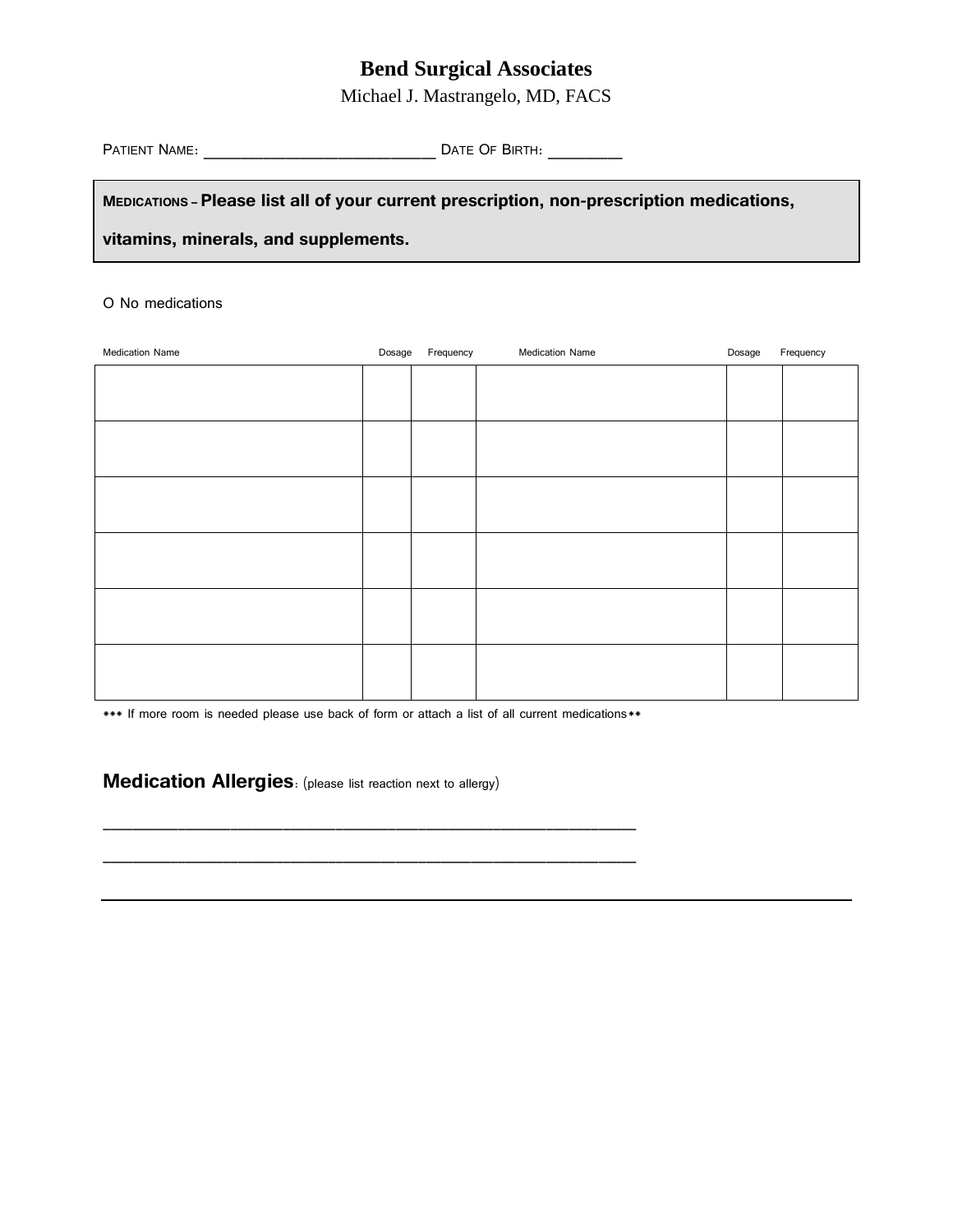## **Bend Surgical Associates**

Michael J. Mastrangelo, MD, FACS

PATIENT NAME: \_\_\_\_\_\_\_\_\_\_\_\_\_\_\_\_\_\_\_\_\_\_\_\_\_\_\_\_\_\_\_ DATE OF BIRTH: \_\_\_\_\_\_\_\_\_\_

### **Please list all past Surgeries**

O No previous surgeries

|  | Year: __________ Surgeon: ____________                   |  |
|--|----------------------------------------------------------|--|
|  | Year: Surgeon: 2008                                      |  |
|  | Year: ___________ Surgeon: ____ <sub>_____</sub> _______ |  |
|  | Year: ____________ Surgeon: _____________                |  |
|  | Year: _____________ Surgeon: ______________              |  |
|  | Year: __________ Surgeon: ___________                    |  |
|  | Year: Surgeon: Surgeon:                                  |  |
|  | Year: __________ Surgeon: ___________                    |  |
|  | Year: Surgeon:                                           |  |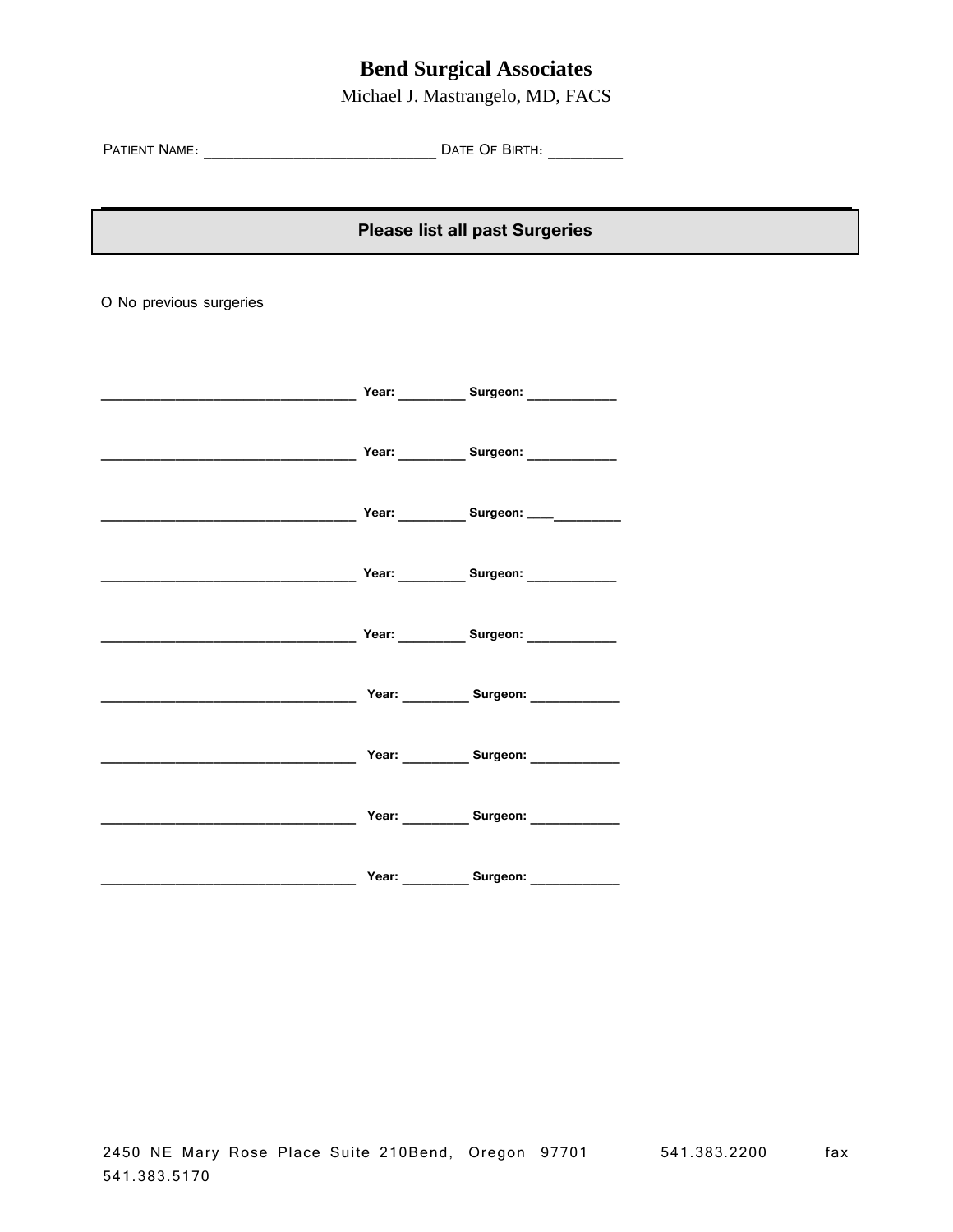|             | <b>Family History</b> |          |                                |  |
|-------------|-----------------------|----------|--------------------------------|--|
|             |                       |          |                                |  |
|             |                       |          |                                |  |
|             | Age/Age at Death      | Living   | Disease History/Cause of Death |  |
| Father      |                       |          |                                |  |
|             |                       |          |                                |  |
|             |                       |          |                                |  |
| Mother      |                       | Yes / No |                                |  |
|             |                       |          |                                |  |
| Sibling (s) | Yes/No                |          |                                |  |
|             |                       |          |                                |  |

| Children<br>$\overline{\phantom{a}}$ | Yes/No |  |
|--------------------------------------|--------|--|
| the company's company's company's    |        |  |
|                                      |        |  |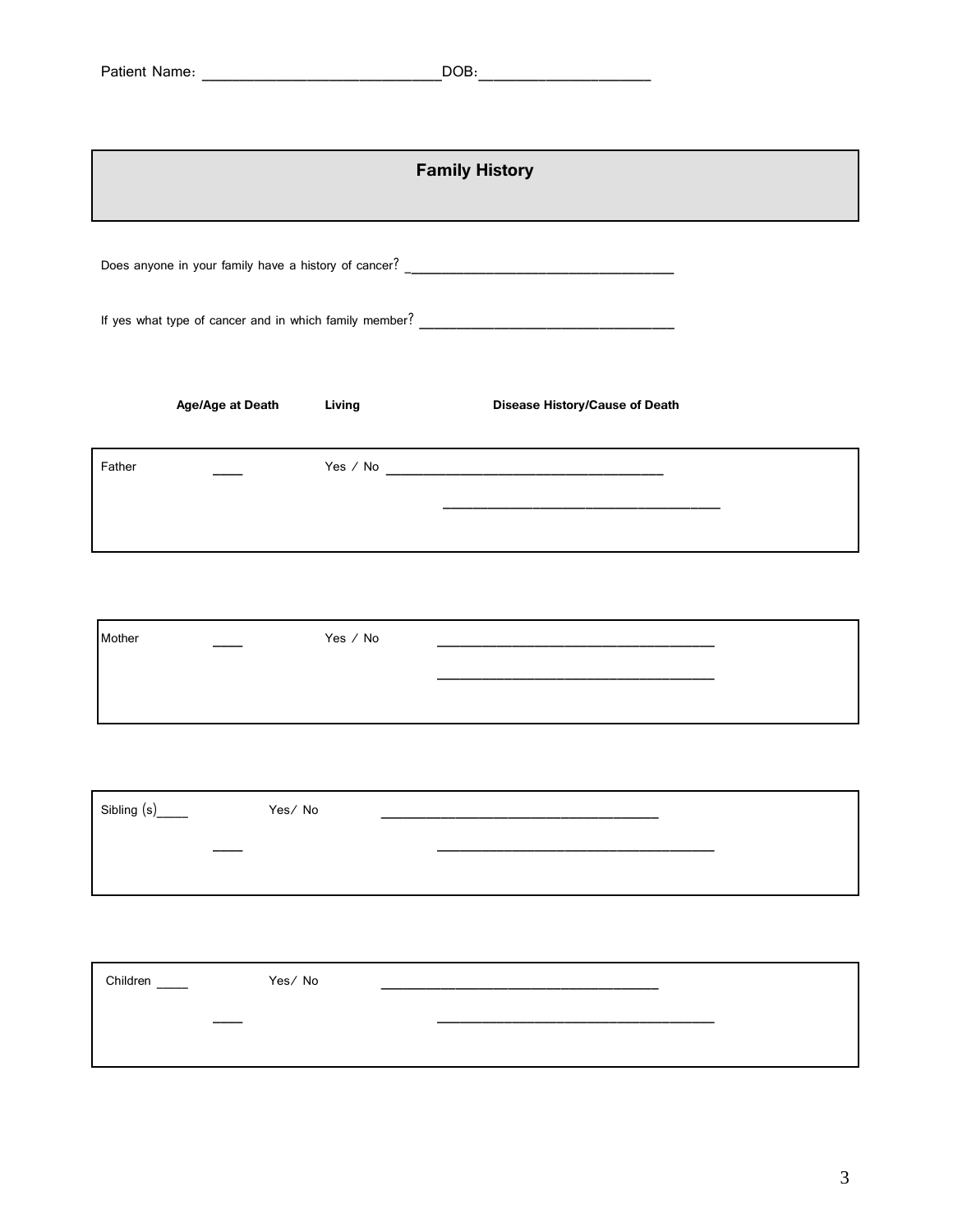|   | <b>Social History</b>                           |                        |                                                                                                                                                                                                                               |                        |               |         |
|---|-------------------------------------------------|------------------------|-------------------------------------------------------------------------------------------------------------------------------------------------------------------------------------------------------------------------------|------------------------|---------------|---------|
|   | Fill in the bubbles completely (no check marks) |                        |                                                                                                                                                                                                                               |                        |               |         |
| ⋗ | O Single                                        | O Married              | O Widowed                                                                                                                                                                                                                     | O Separated            | O Divorced    |         |
| ⋗ | O Retired                                       | O Unemployed           | O Employed O Self-employed O Student                                                                                                                                                                                          |                        |               |         |
|   |                                                 |                        |                                                                                                                                                                                                                               |                        |               |         |
| ⋗ | Smoking / Chewing Tobacco                       |                        | O Currently C Quit Year quit:                                                                                                                                                                                                 |                        | O Never       |         |
|   |                                                 |                        | How long have you (or did you) smoke(d)? How many cigarettes do you (or did you) smoke per day?                                                                                                                               |                        |               |         |
|   |                                                 |                        | How often do you smoke? (Circle one) Everyday Some days                                                                                                                                                                       |                        |               |         |
|   |                                                 |                        | How soon after you wake up do you smoke your first cigarette? (Circle One)                                                                                                                                                    |                        |               |         |
|   |                                                 | 5 minutes 6-30 minutes | 31-60 minutes after 60 minutes                                                                                                                                                                                                |                        |               |         |
|   | Alcohol                                         |                        | O Rarely C Socially C Daily                                                                                                                                                                                                   |                        | O Quit        | O Never |
|   |                                                 |                        | How much alcohol do you drink experience and a series of the series of the series of the series of the series of the series of the series of the series of the series of the series of the series of the series of the series |                        |               |         |
|   | Recreational drugs                              | O No                   | O Yes                                                                                                                                                                                                                         |                        |               |         |
|   | Current IV Drug use                             | O No                   | O Yes                                                                                                                                                                                                                         | History of IV Drug use | O No<br>O Yes |         |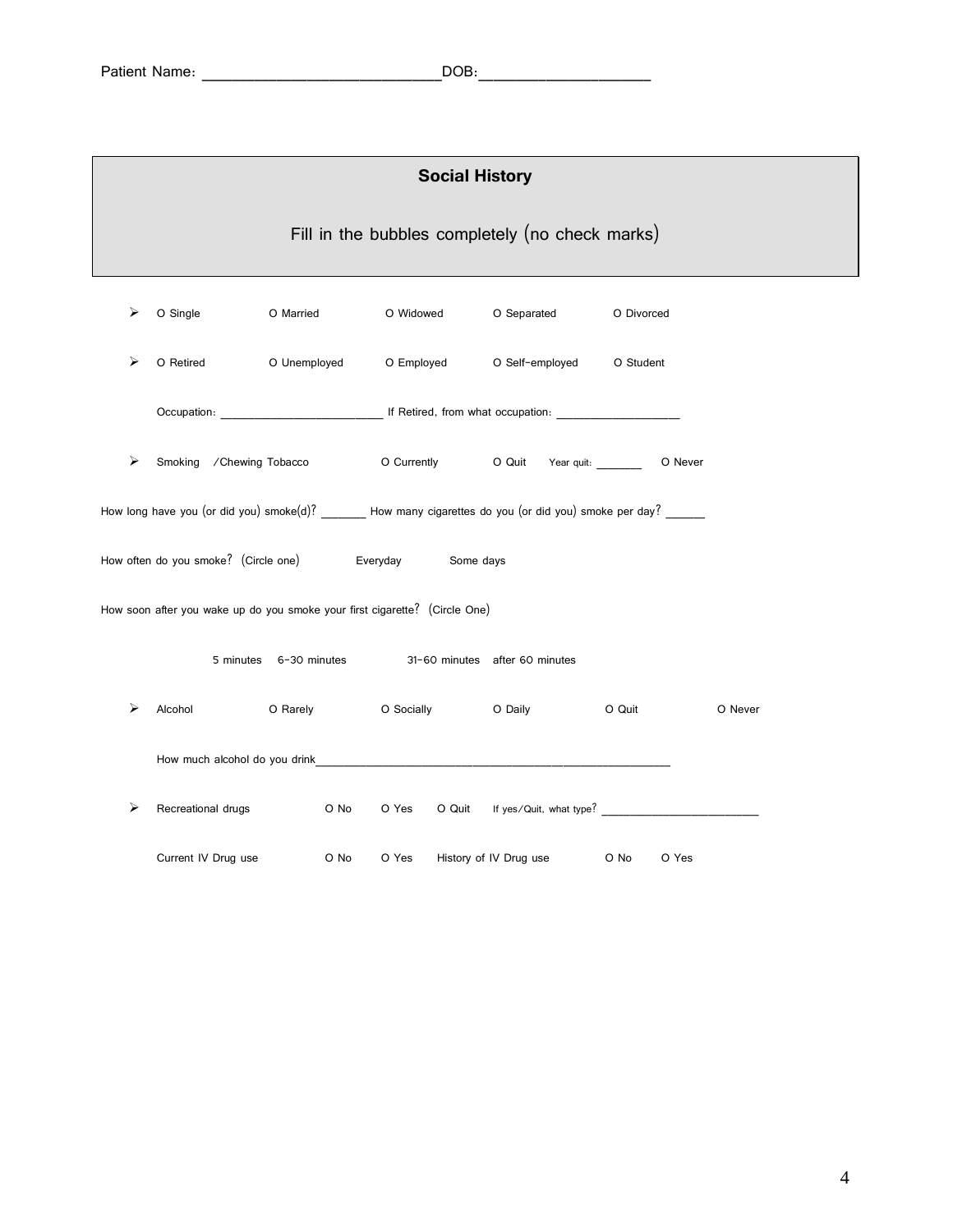| <b>Past Medical History:</b> |                                                                                                    |         |                                   |         |             |  |
|------------------------------|----------------------------------------------------------------------------------------------------|---------|-----------------------------------|---------|-------------|--|
|                              | Check all of the following that you have experienced or have ever been diagnosed with in the past: |         |                                   |         |             |  |
|                              | Please fill in Circle completely (no check marks)                                                  |         |                                   |         |             |  |
| Heart:                       | YES:                                                                                               | $NO$    |                                   | YES:    | <u>NO:</u>  |  |
| Chest pain/chest tightness   | O                                                                                                  | O       | Type I diabetes - Ins. dependent  | O       | O           |  |
| Heart disease                | O                                                                                                  | O       | Type 2 diabetes                   | O       | O           |  |
| Heart attack                 | O                                                                                                  | $\circ$ | Lupus                             | O       | O           |  |
| Heart murmur                 | O                                                                                                  | O       | Kidney/Bladder:                   |         |             |  |
| High Cholesterol             | O                                                                                                  | O       | Kidney stones                     | O       | O           |  |
| High blood pressure          | O                                                                                                  | O       | Kidney disease                    | O       | O           |  |
| Ear-Nose-Throat-Lungs:       |                                                                                                    |         | Renal failure, acute              | O       | O           |  |
| Asthma                       | O                                                                                                  | $\circ$ | Renal failure, chronic            | O       | O           |  |
| COPD                         | O                                                                                                  | O       | HIV                               | O       | O           |  |
| Emphysema                    | O                                                                                                  | O       | Other Medical History not listed: |         |             |  |
| Tuberculosis                 | $\circ$                                                                                            | O       |                                   |         |             |  |
| General:                     |                                                                                                    |         |                                   |         |             |  |
| Anemia                       | $\mathsf O$                                                                                        | $\circ$ |                                   |         |             |  |
| Anxiety disorder             | $\circ$                                                                                            | $\circ$ | Musculoskeletal:                  | YES:    | <u>NO:</u>  |  |
| Cancer<br>Type:              | $\mathsf O$                                                                                        | $\circ$ | Arthritis                         | $\circ$ | $\mathsf O$ |  |
| Depression                   | $\mathsf O$                                                                                        | $\circ$ | Gout                              | $\circ$ | $\mathsf O$ |  |
|                              |                                                                                                    |         | Osteoporosis                      | $\circ$ | O           |  |

Hypothyroidism O O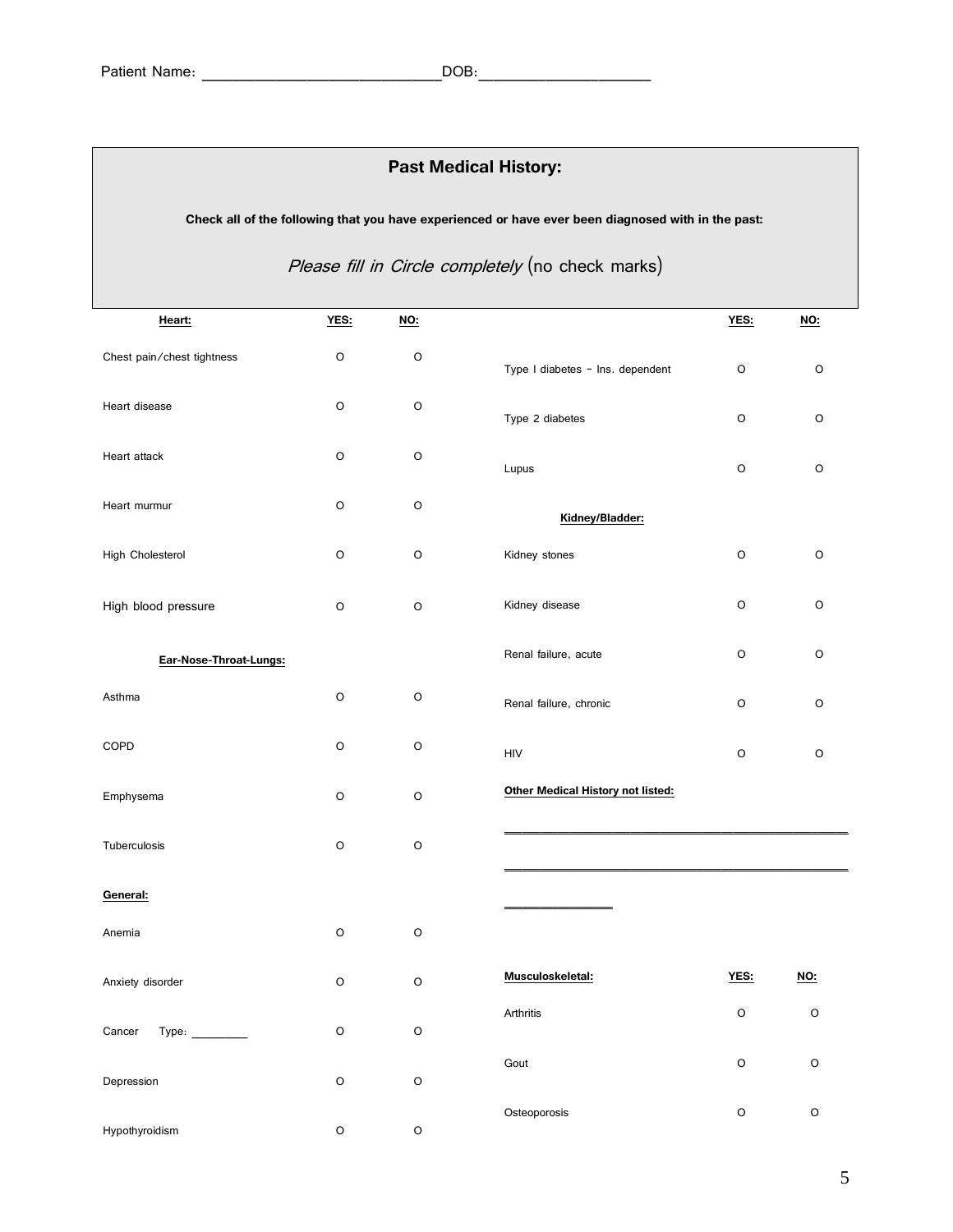| Abdomen:                       | <u>YES</u> | <u>NO</u> |
|--------------------------------|------------|-----------|
| Barrett's esophagitis          | O          | О         |
| Blood in stool                 | O          | O         |
| Cirrhosis                      | O          | O         |
| Colon polyps                   | O          | О         |
| Constipation                   | O          | O         |
| Diarrhea                       | O          | O         |
| Diverticulosis                 | O          | О         |
| Stomach ulcer                  | O          | O         |
| Fatty liver                    | O          | O         |
| Gall bladder disease           | O          | O         |
| GI bleed, lower                | O          | O         |
| GI bleed, upper                | O          | O         |
| <b>Hepatitis B</b>             | O          | O         |
| Hepatitis C                    | O          | O         |
| Hemorrhoids                    | O          | O         |
| Hernia<br>type______________   | O          | O         |
| Irritable bowel syndrome (IBS) | O          | O         |
| Ulcerative colitis             | O          | O         |
| Reflux                         | O          | O         |

| Neurological        | <b>YES</b> | NO |
|---------------------|------------|----|
| Migraines           | O          | Ω  |
| Parkinson's disease | O          | Ω  |
| <b>MS</b>           | $\Omega$   | Ω  |
| Alzheimer's         | O          | O  |
| <b>Stroke</b>       | O          | O  |
| Seizures            | Ω          | Ω  |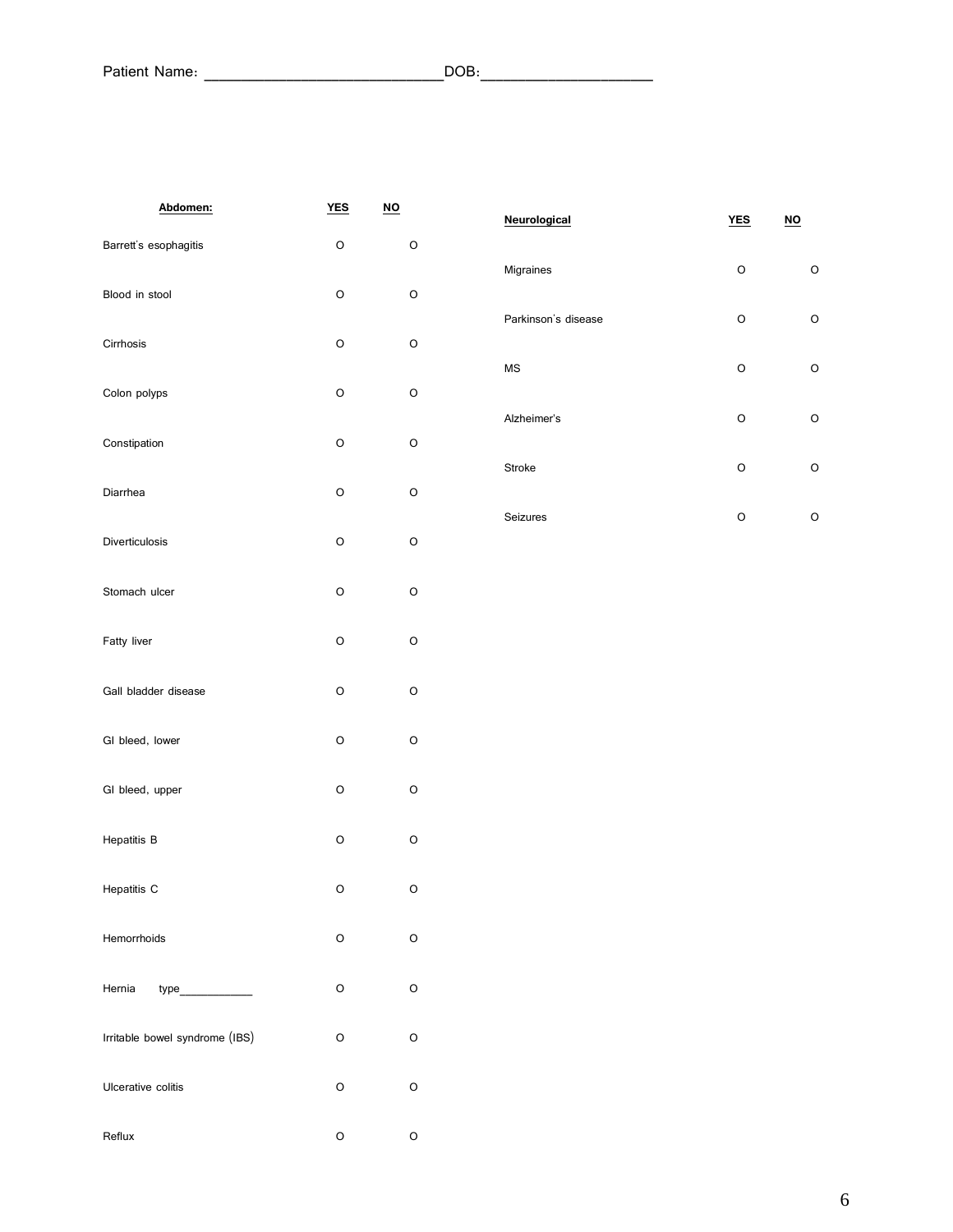## **Review of systems – Fill in all of the following that apply to this visit today only**

Please fill in the bubbles completely (no check marks)

| Constitutional            | YES:             |                        | YES:        |
|---------------------------|------------------|------------------------|-------------|
| Fatigue                   | $\circ$          | Shortness of breath    | O           |
| Fever                     | $\circ$          | <b>ENT/Respiratory</b> |             |
| Loss of appetite          | $\circ$          | Change in voice        | O           |
| Unexplained weight change | O Gain<br>O Loss | Cough                  | O           |
| Gastroenterology          |                  | Musculoskeletal        |             |
| Abdominal pain            | $\circ$          | Joint pain             | O           |
| Blood in stool            | $\circ$          | Joint swelling         | O           |
| Change in bowel habits    | O                | Hematology             |             |
| Constipation              | $\circ$          | Unexplained Bruising   | O           |
| Diarrhea                  | $\circ$          | Easy bleeding          | O           |
| Heartburn                 | $\circ$          | Dermatology            |             |
| Nausea                    | $\circ$          | Hives                  | O           |
| Vomiting                  | $\mathsf O$      | Skin cancer            | O           |
| Cardiology                |                  | Rash                   | $\circ$     |
| Chest pain                | $\hbox{O}$       | <b>Neurology</b>       |             |
| <b>Dizziness</b>          | $\hbox{O}$       | Headache               | $\mathsf O$ |
| Palpitations              | $\hbox{O}$       |                        |             |